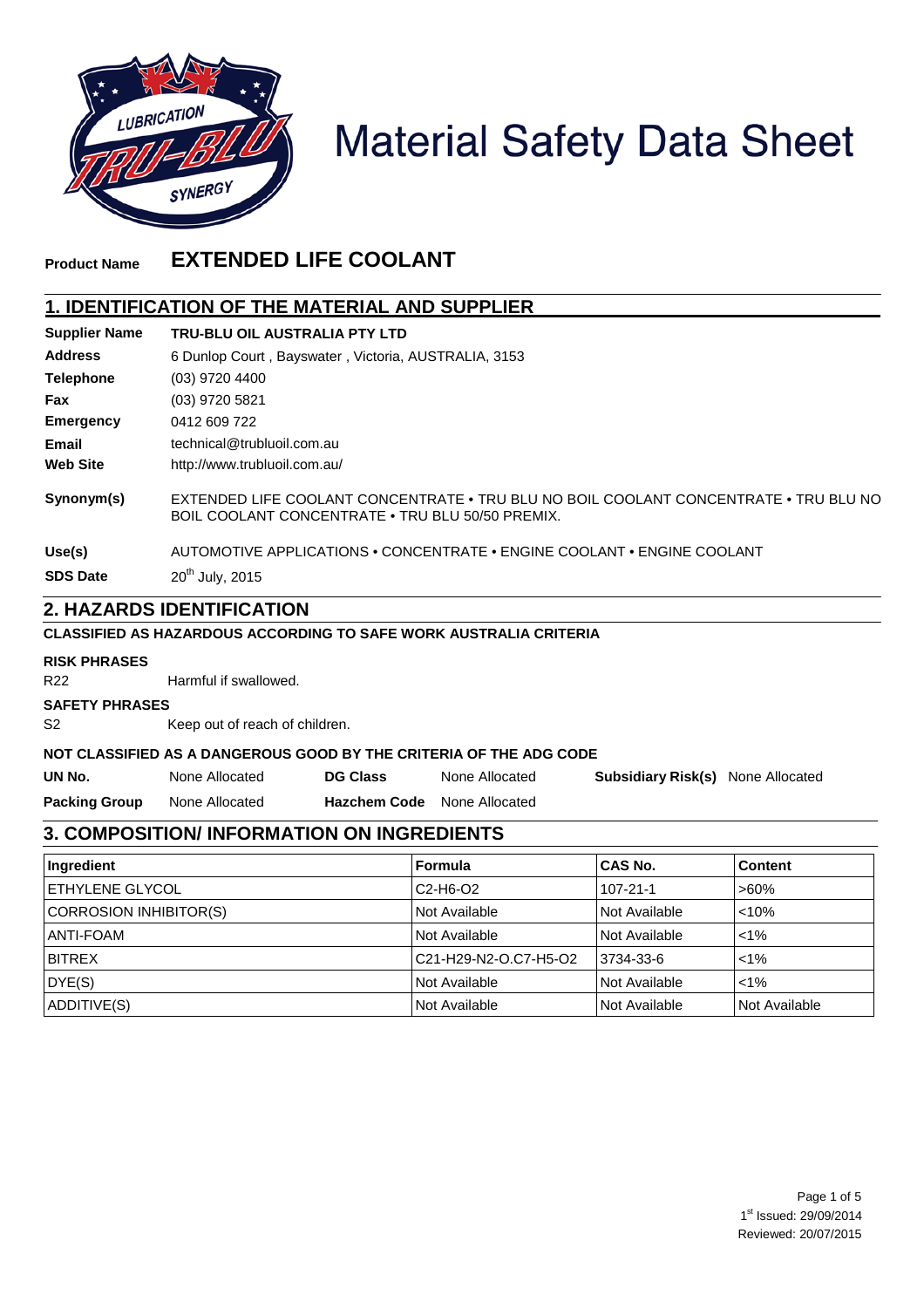# **Product Name EXTENDED LIFE RED COOLANT CONCENTRATE**

#### **4. FIRST AID MEASURES**

| Eye               | If in eyes, hold eyelids apart and flush continuously with running water. Continue flushing until advised to stop by a<br>Poisons Information Centre, a doctor, or for at least 15 minutes.                        |
|-------------------|--------------------------------------------------------------------------------------------------------------------------------------------------------------------------------------------------------------------|
| <b>Inhalation</b> | If inhaled, remove from contaminated area. To protect rescuer, use a Type A (Organic vapour) respirator or an Air-<br>line respirator (in poorly ventilated areas). Apply artificial respiration if not breathing. |
| <b>Skin</b>       | If skin or hair contact occurs, remove contaminated clothing and flush skin and hair with running water. Continue<br>flushing with water until advised to stop by a Poisons Information Centre or a doctor.        |
| <b>Ingestion</b>  | For advice, contact a Poison Information Centre on 13 11 26 (Australia Wide) or a doctor (at once).                                                                                                                |
|                   | Advice to Doctor Treat symptomatically                                                                                                                                                                             |

**Advice to Doctor** Treat symptomatically.

#### **5. FIRE FIGHTING MEASURES**

**Flammability** Combustible. May evolve toxic gases (carbon oxides, hydrocarbons) when heated to decomposition. Vapour may form explosive mixtures with air.

- **Fire and Explosion** Evacuate area and contact emergency services. Toxic gases may be evolved in a fire situation. Remain upwind and notify those downwind of hazard. Wear full protective equipment including Self Contained Breathing Apparatus (SCBA) when combating fire. Use waterfog to cool intact containers and nearby storage areas.
- **Extinguishing** Dry agent, carbon dioxide or foam. Prevent contamination of drains or waterways.
- **Hazchem Code** None Allocated

#### **6. ACCIDENTAL RELEASE MEASURES**

**Spillage** Contact emergency services where appropriate. Use personal protective equipment. Clear area of all unprotected personnel. Ventilate area where possible. Contain spillage, then cover / absorb spill with non-combustible absorbant material (vermiculite, sand, or similar), collect and place in suitable containers for disposal. Prevent spill entering drains or waterways.

#### **7. STORAGE AND HANDLING**

**Storage** Store in a cool, dry, well ventilated area, removed from oxidising agents, acids, phosphorus pentasulphide, sodium hydroxide, heat or ignition sources and foodstuffs. Ensure containers are adequately labelled, protected from physical damage and sealed when not in use. Check regularly for leaks or spills. Store as a Class C1 Combustible Liquid (AS1940).

**Handling** Before use carefully read the product label. Use of safe work practices are recommended to avoid eye or skin contact and inhalation. Observe good personal hygiene, including washing hands before eating. Prohibit eating, drinking and smoking in contaminated areas.

#### **8. EXPOSURE CONTROLS/ PERSONAL PROTECTION**

#### **Exposure Stds**

**PPE**

| . . <b>.</b> .<br><b>Inarc</b>         | ence                       | <b>TWA</b> |                        | <b>CTFI</b> | .              |
|----------------------------------------|----------------------------|------------|------------------------|-------------|----------------|
| (vapour<br>.<br>alvco<br>hvlana<br>. . | $\sim$<br><b>SWA</b><br>íΑ | 20<br>ppm  | $ \sim$<br>ma/m.<br>ےت | 140<br>ppm  | 104.<br>11.U/T |

**Biological Limits** No biological limit allocated.

**Engineering Controls** Avoid inhalation. Use in well ventilated areas. Where an inhalation risk exists, mechanical extraction ventilation is recommended. Maintain vapour levels below the recommended exposure standard.

Wear splash-proof goggles, neoprene or butyl or rubber gloves and coveralls. Where an inhalation risk exists, wear: a Type A (Organic vapour) respirator. If spraying, wear: a Type A-Class P1 (Organic gases/vapours and Particulate) respirator.

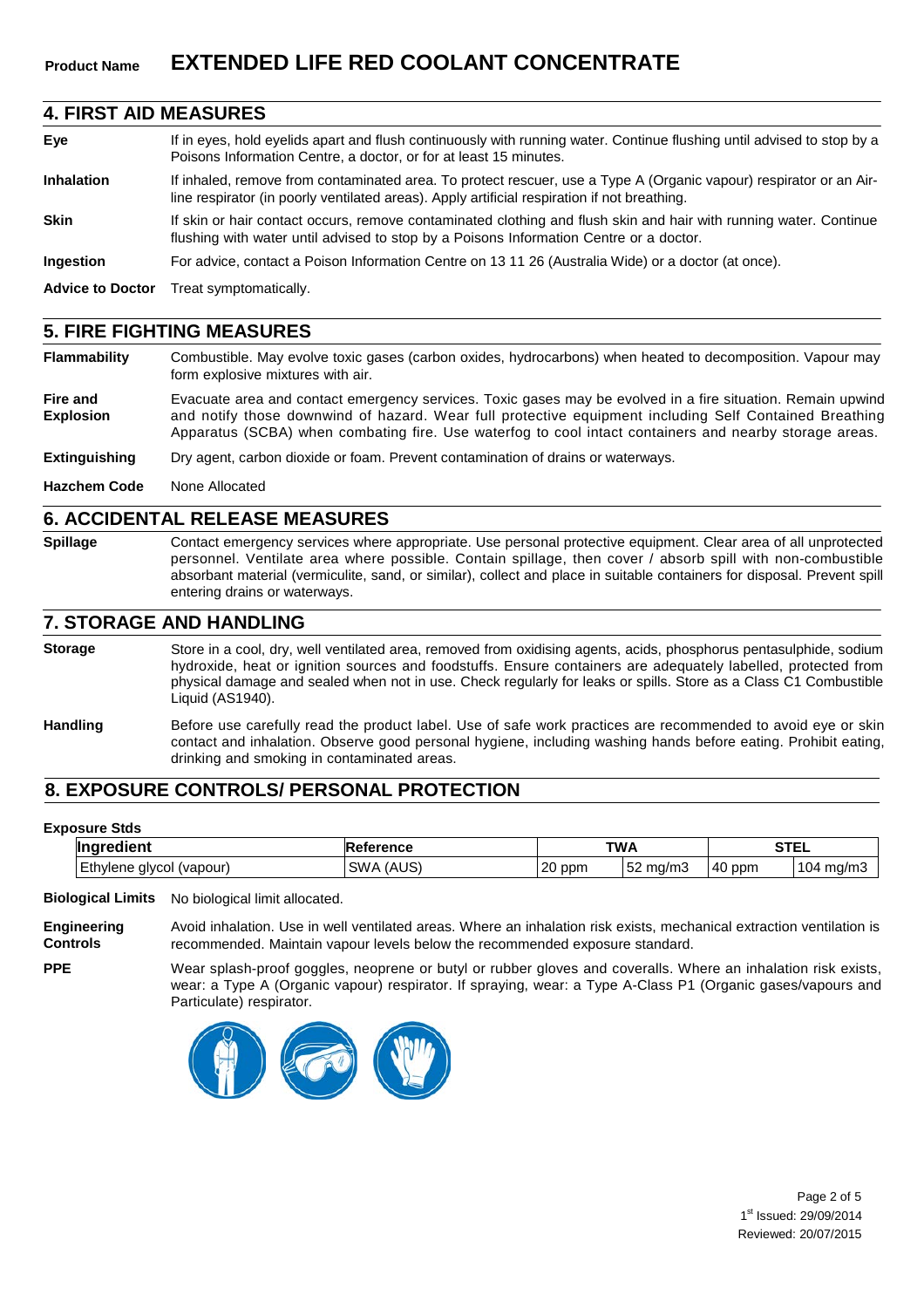# **Product Name EXTENDED LIFE RED COOLANT CONCENTRATE**

## **9. PHYSICAL AND CHEMICAL PROPERTIES**

| Appearance<br>Odour                 | CLEAR TO HAZY RED LIQUID<br><b>SLIGHT ODOUR</b> | Solubility (water)<br><b>Specific Gravity</b> | <b>SOLUBLE</b><br>$1.105 - 1.115$ |
|-------------------------------------|-------------------------------------------------|-----------------------------------------------|-----------------------------------|
| рH                                  | $8.0 - 9.7$                                     | % Volatiles                                   | <b>NOT AVAILABLE</b>              |
| <b>Vapour Pressure</b>              | NOT AVAILABLE                                   | Flammability                                  | <b>CLASS C1 COMBUSTIBLE</b>       |
| <b>Vapour Density</b>               | NOT AVAILABLE                                   | <b>Flash Point</b>                            | 60.5°C to 150°C                   |
| <b>Boiling Point</b>                | NOT AVAILABLE                                   | <b>Upper Explosion Limit</b>                  | 15.3 % (Ethylene glycol)          |
| <b>Melting Point</b>                | NOT AVAILABLE                                   | <b>Lower Explosion Limit</b>                  | 3.2 % (Ethylene glycol)           |
| <b>Evaporation Rate</b>             | NOT AVAILABLE                                   |                                               |                                   |
| <b>10. STABILITY AND REACTIVITY</b> |                                                 |                                               |                                   |

| <b>Chemical Stability</b>                                   | Stable under recommended conditions of storage.                                                                                            |
|-------------------------------------------------------------|--------------------------------------------------------------------------------------------------------------------------------------------|
| <b>Conditions to Avoid</b>                                  | Avoid shock, friction, heavy impact, heat, sparks, open flames and other ignition sources.                                                 |
| <b>Material to Avoid</b>                                    | Incompatible with oxidising agents (eg. hypochlorites), acids (eg. nitric acid), alkalis (eg. hydroxides) and<br>phosphorus pentasulphide. |
| <b>Hazardous</b><br><b>Decomposition</b><br><b>Products</b> | May evolve toxic gases (carbon oxides, hydrocarbons) when heated to decomposition.                                                         |
| <b>Hazardous Reactions</b>                                  | Polymerization is not expected to occur.                                                                                                   |

### **11. TOXICOLOGICAL INFORMATION**

| <b>Health Hazard</b><br><b>Summary</b> | Moderate toxicity. This product has the potential to cause adverse health effects with over exposure. Use safe<br>work practices to avoid eye or skin contact and inhalation. At room temperature ethylene glycol has a low vapour<br>pressure and therefore an inhalation hazard is not anticipated unless heated or sprayed. Chronic exposure may<br>result in kidney and central nervous system (CNS) damage. |
|----------------------------------------|------------------------------------------------------------------------------------------------------------------------------------------------------------------------------------------------------------------------------------------------------------------------------------------------------------------------------------------------------------------------------------------------------------------|
| Eye                                    | Low to moderate irritant. Contact may result in irritation, lacrimation, pain and redness.                                                                                                                                                                                                                                                                                                                       |
| <b>Inhalation</b>                      | Low irritant. Over exposure may result in mild respiratory irritation. High level exposure may result in headache,<br>nausea, dizziness and central nervous system (CNS) depression. Due to the low vapour pressure, an inhalation<br>hazard is not anticipated with normal use.                                                                                                                                 |
| Skin                                   | Irritant. Contact may result in drying and defatting of the skin, rash and dermatitis.                                                                                                                                                                                                                                                                                                                           |
| Ingestion                              | Moderate toxicity. Ingestion may result in nausea, vomiting, abdominal pain, diarrhoea, drowsiness and<br>unconsciousness. Chronic exposure may result in kidney damage. Aspiration may result in chemical pneumonitis<br>and pulmonary oedema.                                                                                                                                                                  |
| <b>Toxicity Data</b>                   | ETHYLENE GLYCOL (107-21-1)<br>LC50 (Inhalation): 10 876 mg/kg (rat)<br>LD50 (Ingestion): 1650 mg/kg (cat)<br>LD50 (Skin): 9530 ug/kg (rabbit)<br>LDLo (Ingestion): 398 mg/kg (human)<br>TCLo (Inhalation): 10,000 mg/m3 (human - cough)<br>TDLo (Ingestion): 5500 mg/kg (child - anaesthesia)<br>BITREX (3734-33-6)<br>LD50 (Ingestion): 508 mg/kg (rabbit)                                                      |

#### **12. ECOLOGICAL INFORMATION**

**Environment** Ethylene glycol will mainly exist in the vapour phase in the ambient atmosphere where it will be degraded by reaction with hydroxyl radicals. Expected to be very highly mobile in soil. Not anticipated to volatilise from moist soil or water surfaces. Biodegradation in both soil and water is expected to be a major fate process for this compound. Not expected to bioconcentrate in aquatic organisms.

#### **13. DISPOSAL CONSIDERATIONS**

**Waste Disposal** Dispose of by controlled incineration, by licensed or competent personnel. Contact the manufacturer for additional information. Prevent contamination of drains and waterways as aquatic life may be threatened and environmental damage may result.

Legislation **Dispose of in accordance with relevant local legislation.**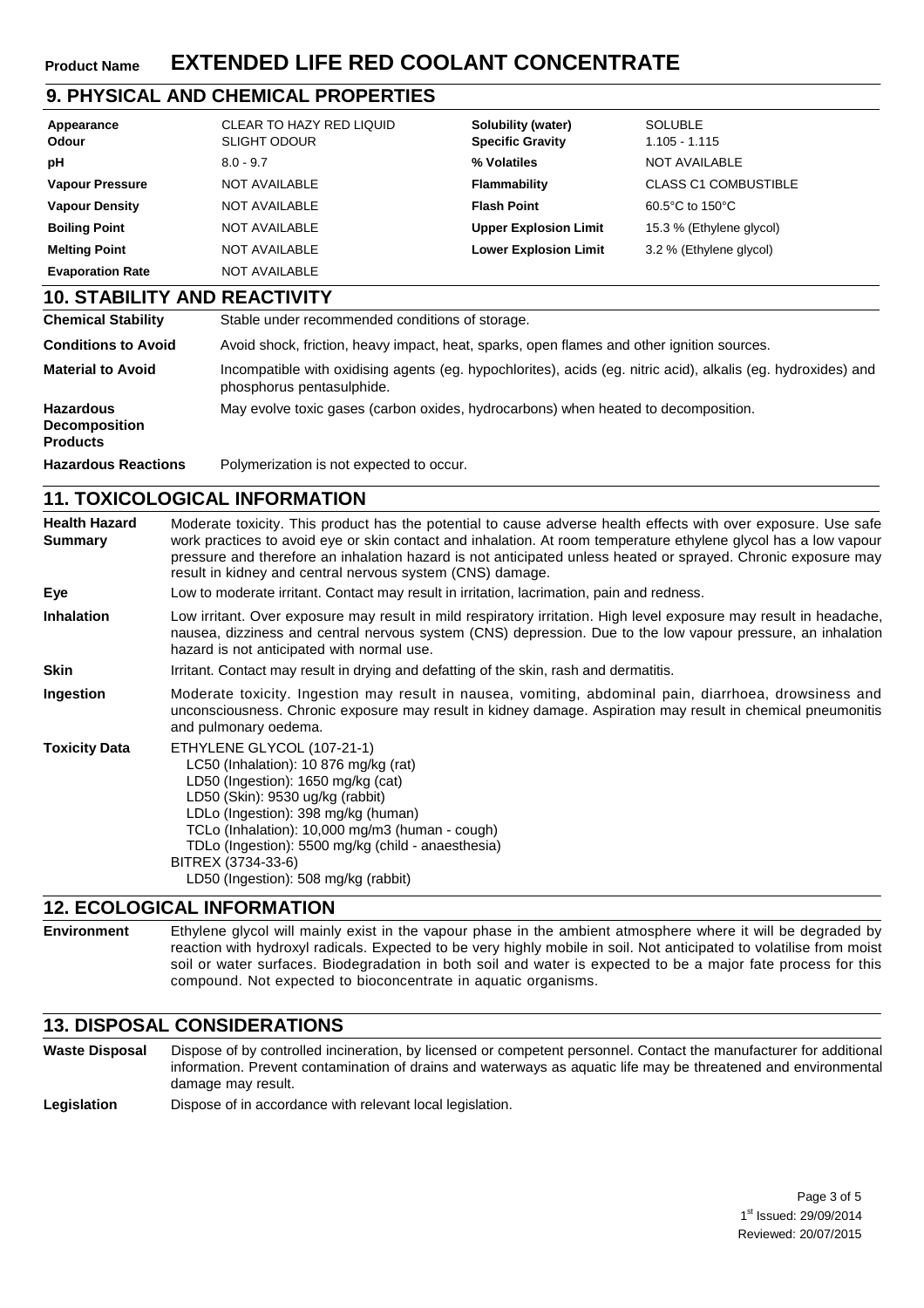#### **14. TRANSPORT INFORMATION NOT CLASSIFIED AS A DANGEROUS GOOD BY THE CRITERIA OF THE ADG CODE Shipping Name UN No. Packing Group** None Allocated None Allocated None Allocated **DG Class Hazchem Code** None Allocated None Allocated **Subsidiary Risk(s)** None Allocated **15. REGULATORY INFORMATION Poison Schedule** Classified as a Schedule 6 (S6) Poison using the criteria in the Standard for the Uniform Scheduling of Drugs and Poisons (SUSDP). **AICS** All chemicals listed on the Australian Inventory of Chemical Substances (AICS). **16. OTHER INFORMATION Additional Information** ETHYLENE GLYCOL: Has been reported to cause teratogenic and mutagenic effects, however the doses recorded for these effects are extremely high. For example experimental rat studies by the oral route have shown that ingestion of 8.5 g/kg by pregnant rats in their 6-15 day of gestation caused teratogenic effects. This equates to the ingestion of 500 ml of ethylene glycol by a 60 kg women for similar effects to occur. Exposure at such levels is not reported in industry. RESPIRATORS: In general the use of respirators should be limited and engineering controls employed to avoid exposure. If respiratory equipment must be worn ensure correct respirator selection and training is undertaken. Remember that some respirators may be extremely uncomfortable when used for long periods. The use of air powered or air supplied respirators should be considered where prolonged or repeated use is necessary. STORAGE OF COMBUSTIBLE LIQUIDS. Combustible liquids with a flash point between 61°C and 150°C are required to be stored as for flammable liquids (Dangerous Goods Class 3) under AS 1940. [Refer to Australian Standard 1940, Storage and Handling of Flammable and Combustible Liquids, for full storage guidelines]. ABBREVIATIONS: ACGIH - American Conference of Industrial Hygienists. ADG - Australian Dangerous Goods. BEI - Biological Exposure Indice(s). CAS# - Chemical Abstract Service number - used to uniquely identify chemical compounds. CNS - Central Nervous System. EC No - European Community Number. HSNO - Hazardous Substances and New Organisms. IARC - International Agency for Research on Cancer. mg/m3 - Milligrams per Cubic Metre. NOS - Not Otherwise Specified. pH - relates to hydrogen ion concentration using a scale of 0 (high acidic) to 14 (highly alkaline). ppm - Parts Per Million. RTECS - Registry of Toxic Effects of Chemical Substances. STEL - Short Term Exposure Limit. SWA - Safe Work Australia. TWA - Time Weighted Average. HEALTH EFFECTS FROM EXPOSURE: It should be noted that the effects from exposure to this product will depend on several factors including: frequency and duration of use; quantity used; effectiveness of control measures; protective equipment used and method of application. Given that it is impractical to prepare a report which would encompass all possible scenarios, it is anticipated that users will assess the risks and apply control methods where appropriate. PERSONAL PROTECTIVE EQUIPMENT GUIDELINES: The recommendation for protective equipment contained within this report is provided as a guide only. Factors such as method of application, working environment, quantity used, product concentration and the availability of engineering controls should be considered before final selection of personal protective equipment is made. **Report Status** It is based on information concerning the product which has been provided to Tru Blu Oil by the manufacturer or obtained from third party sources and is believed to represent the current state of knowledge as to the appropriate safety and handling precautions for the product at the time of issue. Further clarification regarding any aspect of the product should be obtained directly from the Tru Blu Oil.